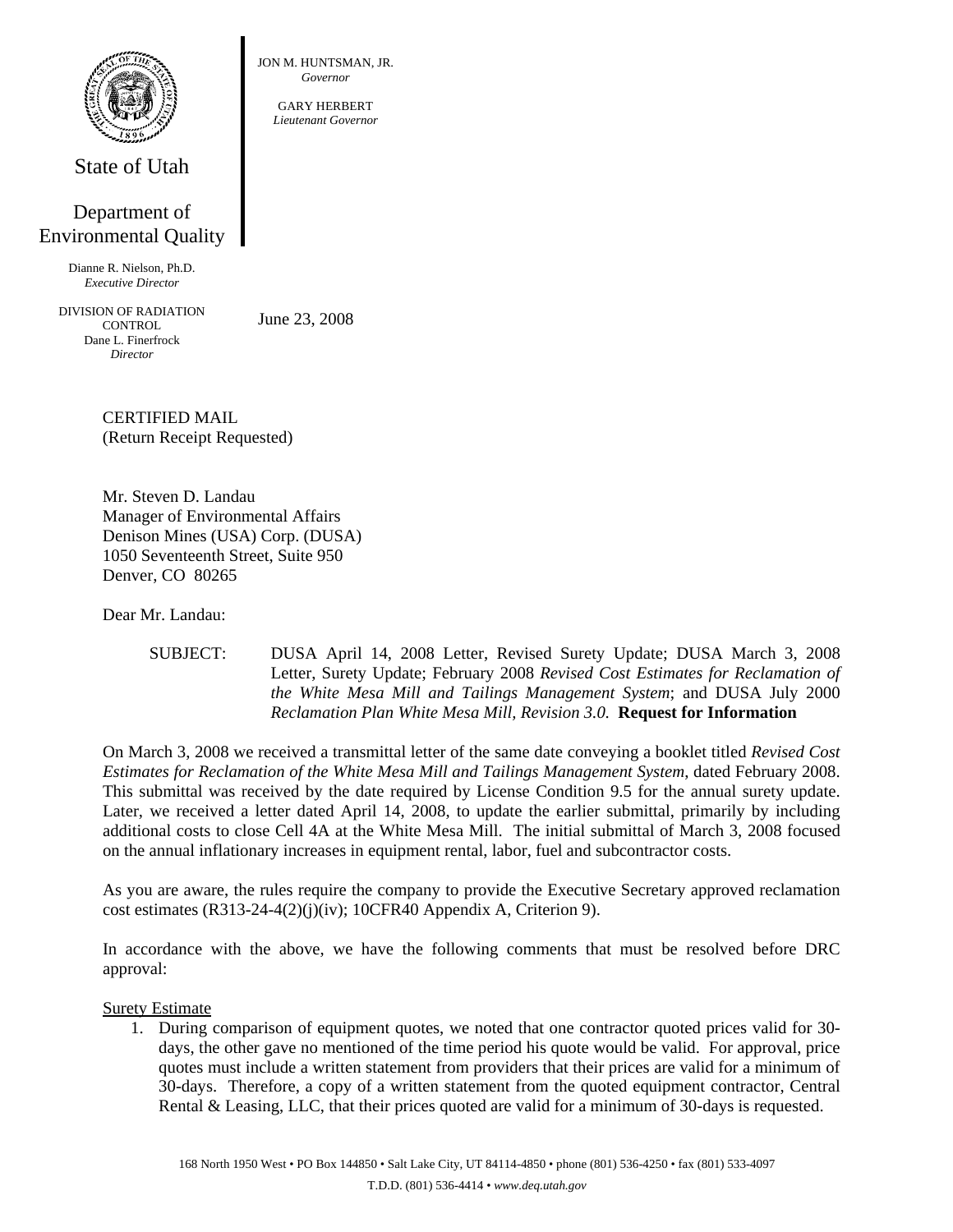- 2. Approval of a long term surveillance plan (LTSP) is required for the title transfer of the property to long term care (10CFR40.28(b)). Inclusion of costs for the completion and approval of the LTSP is therefore needed in the surety estimate. At a minimum, this will need to include administrative and other costs to allow for preparation of an LTSP and submittal to and approval by DOE/NRC.
- 3. We also note from R313-24-4(2)(j)(iv), (10CFR40 Appendix A, Criterion 9), above that, "In establishing specific surety arrangements, the licensee's cost estimate must take into account total costs that would be incurred if an independence contractor were hired to perform the decommissioning and reclamation work." Therefore, inclusion of costs the State of Utah, as procurer, would incur to complete all necessary contract administration for the decommissioning and reclamation work is needed. This would include the preparation and execution of all necessary contract documents, advertising costs, interim inspection costs, payment processing, review of change orders, completion reports and final inspection. Please revise the surety estimate accordingly.
- 4. Environmental monitoring costs are in the current surety estimate for 4.5 years at \$71,620 per year. According to section 2.3.2 of the *Reclamation Plan* for the White Mesa Uranium Mill, these costs are to include ground and surface water sampling, air, gamma radiation, soil, and vegetation samples.

Please summarize in a table how many samples/analytes for each medium are assumed, and the number of years of sampling. Please include in detail and justify the number of samples/analytes, the years of sampling, analytical and shipping costs on a per samples/analyte basis for each medium. Also include in detail and justify the third party labor and incidental costs for field sampling labor, supplies and equipment, transportation, report preparation, and report review by DRC.

The environmental monitoring cost needs to be adjusted to include the annual increased costs. Similar to item one of this letter, if vendor quotes are used as a cost basis, please include 30-day valid quotes from vendors as part of this response.

5. In the estimate, office facility costs are addressed. After demolition of the existing office building, final temporary office quarters will be necessary to complete the remainder of the work. Please include final temporary office quarters costs.

## Reclamation Plan

6. In the reclamation plan, Figure A-5.1-1 was revised and submitted via your April 14, 2008 letter. Figures A-5.1-2 and A-5.1-3 need to be revised to be in agreement with the changes in Figure A-5.1-1. Figure A-5.1-1 needs to be revised to show the location of sections and details taken from it. Please submit these revisions for approval.

Currently, a performance assessment study on the tailings pond cover system titled the *Denison Mines (USA) Corp. Infiltration and Contamination Transport Modeling Report, White Mesa Mill Site, Blanding, Utah* is under review by the Division. Additionally, a license renewal application was received by the DRC in March 2007, and is currently under agency review. The reclamation plan is an important part of this process. Based on the final outcome of the study and the license renewal process, the reclamation plan and the surety may need to be adjusted separately from the normal annual renewal sequence.